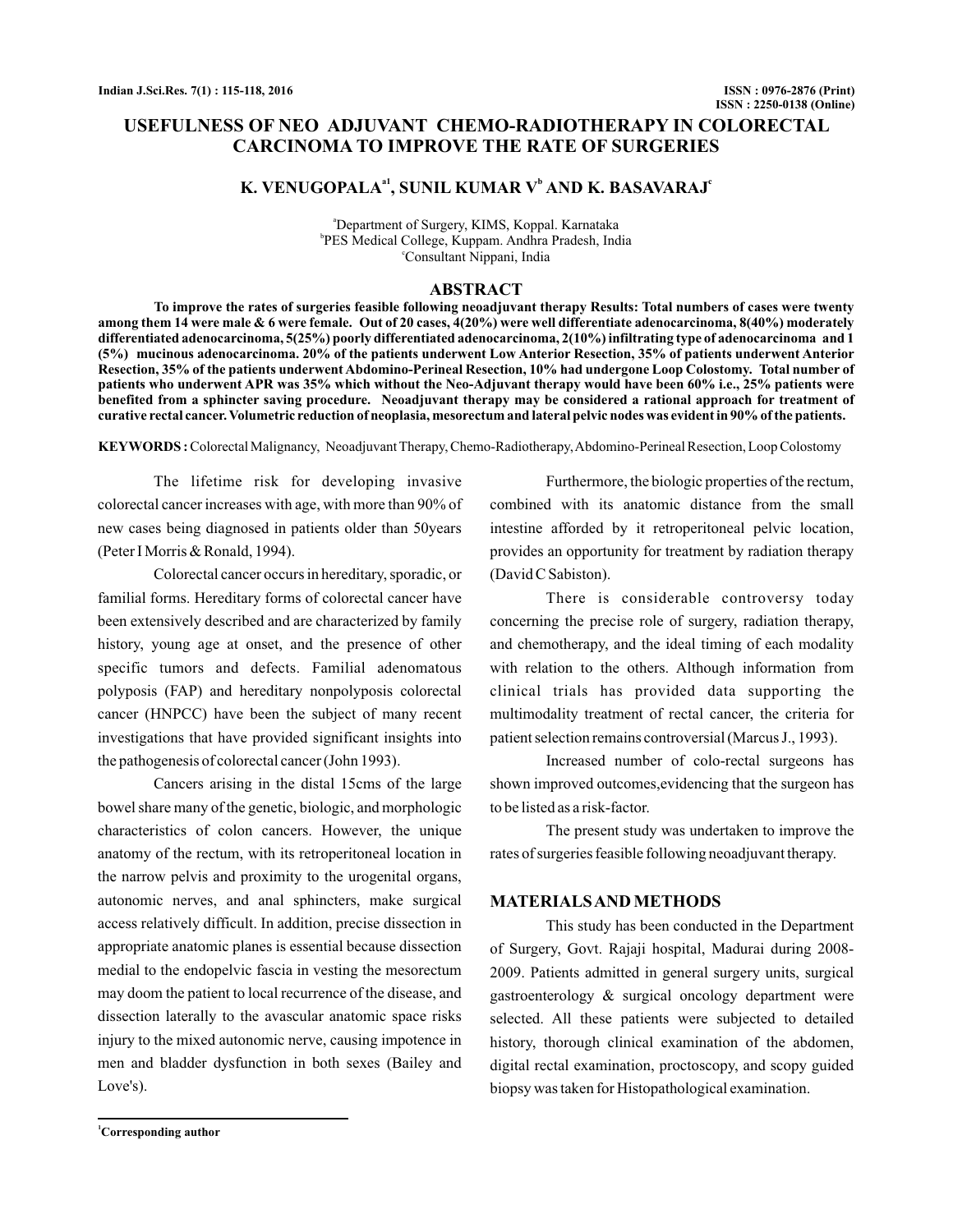#### **VENUGOPALA ET AL. : USEFULNESS OF NEO ADJUVANT CHEMO-RADIOTHERAPY IN...**

All these patient had base line biochemical investigation done and included Blood- Hb%, TC, DC, sugar, urea, creatinine, Urine sugar, albumin, microscopy Liver function test Ultrasonography Double contrast Barium enema when warranted Computed Tomogram plain and contrast enhanced, Magnetic Resonance Imaging when feasible.

All patients were counselled with regards to treatment side effects, possible outcome with and without the preoperative chemo-radiotherapy, the side effects during the course. The patients were counselled with regards to Colostomy. During the counselling session, a previous ostomate was included.

Indications for neoadjuvant therapy, basing a difference between the absolute and relative one were explained. Dosages of drugs and radiation were taken care. Comparing indicatively of clinical and diagnostic data before neoadjuvant therapy and before surgery was done. Patients were staged according to the TNM classification system using clinical and radiological data (Nicholls et al., 1982).

All patients in the study, after thorough clinical, radiological, histopathological and baseline investigation and counselling underwent radiotherapy 4500 to 6000cGy in 150 to 200cGy fractions for 5 days a week and concurrent 5-FU 10mg/kg and leucovorin 30mg infusion every 21 days

for 6 cycles and restaged after the completion of the therapy clinically and radiologically.

### **RESULTS**

Total numbers of cases were twenty among them 14 were male & 6 were female figure 1.

Out of 20 cases, 4(20%) were well differentiate adenocarcinoma, 8(40%) moderately differentiated adenocarcinoma, 5(25%) poorly differentiated adenocarcinoma, 2(10%) infiltrating type of adenocarcinoma and 1 (5%) mucinous adenocarcinoma.

All patients were subjected to chemo-radiotherapy for 6weeks, followed by surgery. 20% of the patients underwent Low Anterior Resection, 35% of patients underwent Anterior Resection, 35% of the patients underwent Abdomino-Perineal Resection, 10% had undergone Loop Colostomy.

Out of the 20 patients 2 female patients had posterior vaginal wall fixity which following CRT underwent APR without resection of the posterior vaginal wall figure 2, 3.

Total number of patients who underwent APR was 35% which without The Neo-Adjuvant therapy would have been 60% i.e., 25% patients were benefited from a sphincter saving procedure (figure 4).



**Figure 1 : Distribution of Male & Female**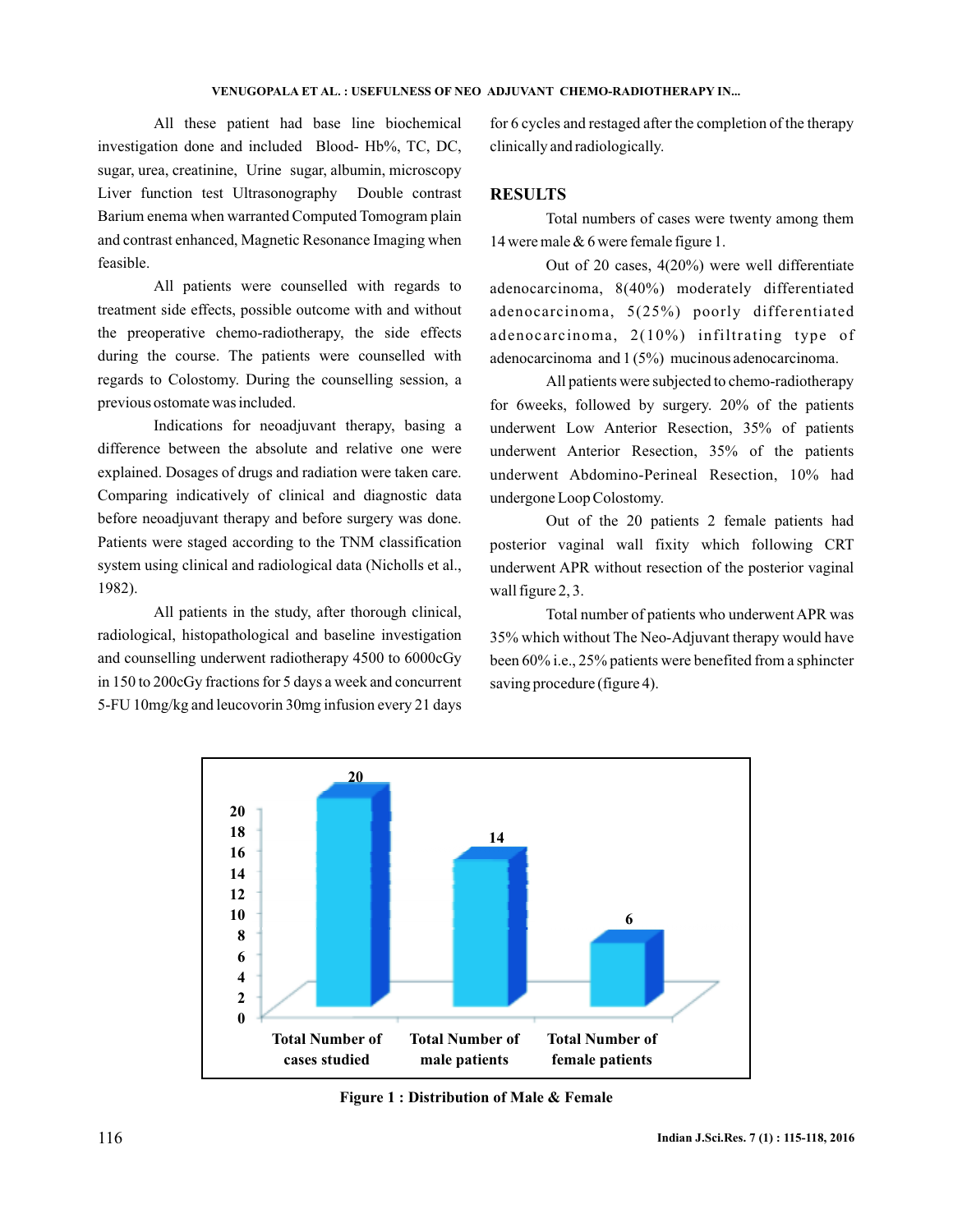

**VENUGOPALA ET AL. : USEFULNESS OF NEO ADJUVANT CHEMO-RADIOTHERAPY IN...**

**Figure 2 : Pre-CRT Distance of Lower Extent of Lesion from the Anal Verge**



**Figure 3 : Post-CRT Distance of Lower Extent of Lesion from the Anal Verge**

### **DISCUSSION**

90% of the patients underwent definitive surgery. Abdomino perineal resection and anterior resection was the commonest surgery performed in the study constituting about 70%. 55% of total patients had undergone a spincter preserved procedure.

In 35% of patients, tumor regression of ≥2cm, ≤3cm was noted followed neoadjuvant therapy. on Digital Rectal examination. Among 7 patients who underwent APR, 4 patients (55.5%) had perineal wound infection, which was treated with appropriate dressing and antibiotics after obtaining culture and sensitivity reports. Out of 18 patients, who underwent definitive surgery 6 patients constituting 33.33% had abdominal wound infection and were treated with daily dressing and appropriate antibiotics. 2 patients had died post-operatively, one patient on Ist POD due to Pulmonary Embolism and the other on 8th POD due toARDS.